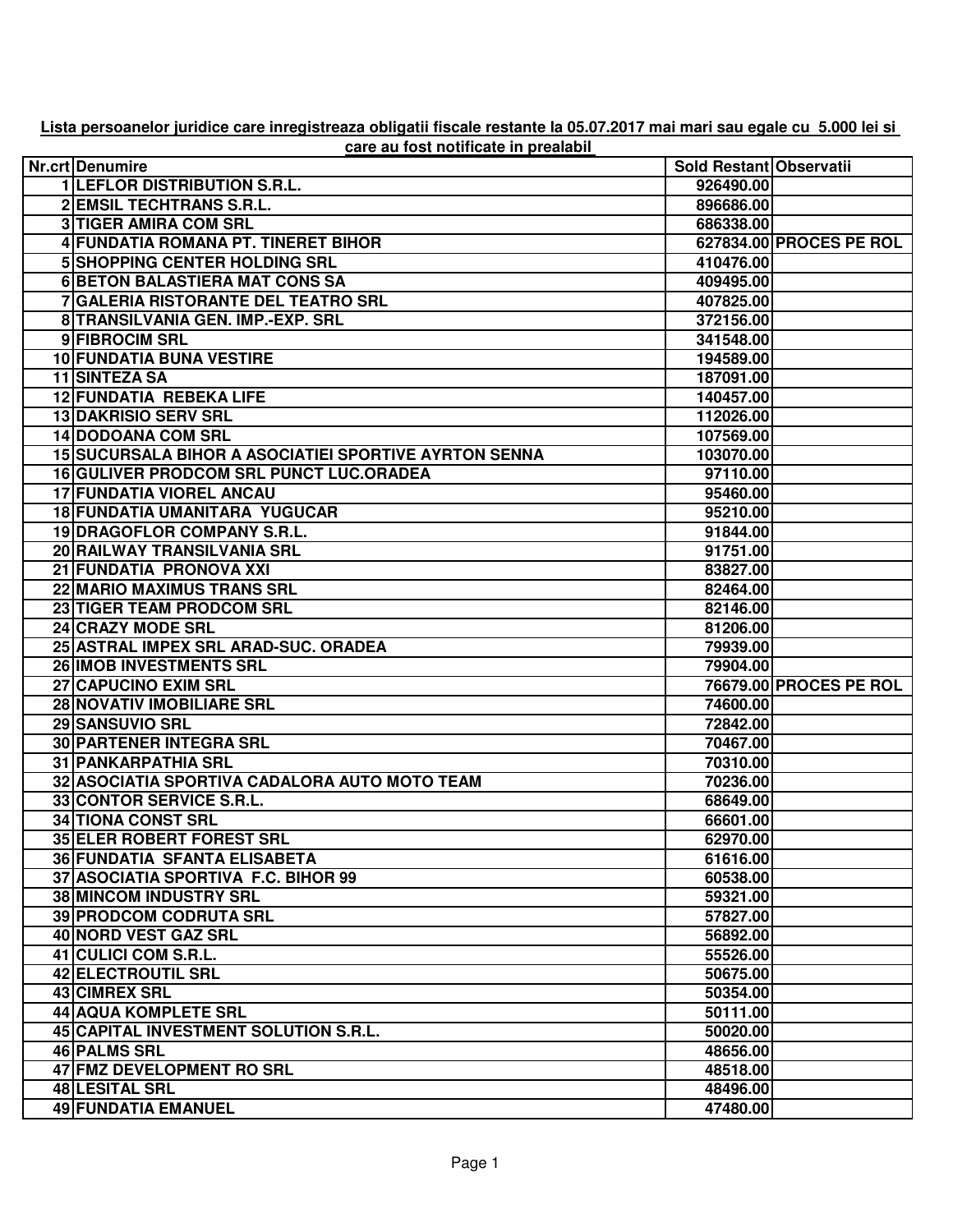| Nr.crt Denumire                                         | Sold Restant Observatii |                        |
|---------------------------------------------------------|-------------------------|------------------------|
| 50 COMALIM 57 LUPSEA SA                                 | 47062.00                |                        |
| 51 FUNDATIA ATANASIA                                    | 47041.00                |                        |
| 52 BAZALT TRANS SRL                                     | 44779.00                |                        |
| 53 NEDATIM SRL                                          | 44537.00                |                        |
| 54 ORGANIZATIA TINERETULUI CRESTIN BAPTIST DIN ROMANI   | 42641.00                |                        |
| 55 ZOLLCONSTRUCT IMPORT EXPORT SRL                      | 40537.00                |                        |
| 56 FUNDATIA SFANTUL VASILE CEL MARE                     | 39857.00                |                        |
| 57 ZAFERANO SRL                                         | 39373.00                |                        |
| 58 INSPECTORATUL TERITORIAL DE MUNCA AL JUDETULUI BIHOR | 39312.00                |                        |
| 59 LICUDAM SRL                                          | 37632.00                |                        |
| 60 ROMPUF IMPEX SRL                                     | 36376.00                |                        |
| 61 MAMA CENTER                                          | 35453.00                |                        |
| 62 INSPECTORATUL JUDETEAN DE POLITIE                    | 35165.00                |                        |
| 63 GARZEN SERV PROD SRL                                 | 34613.00                |                        |
| 64 FUNDATIA AGRARIA                                     | 34523.00                |                        |
| 65 INSTALATII FRIGORIFICE M.R.I. S.R.L.                 | 34181.00                |                        |
| 66 KUZIMOB SRL                                          | 33430.00                |                        |
| 67 FUNDATIA MIORITA                                     | 32778.00                |                        |
| 68 VAZCOM SRL                                           | 32467.00                |                        |
| 69 LOGICA FOX SRL                                       | 32022.00                |                        |
| 70 FUNDATIA MOISE                                       | 32014.00                |                        |
| <b>71 GELATERIA SANDRO SRL</b>                          | 31046.00                |                        |
| <b>72 FUNDATIA AGAPE</b>                                | 30876.00                |                        |
| <b>73 CONDA PROJECT SRL</b>                             |                         | 30145.00 PROCES PE ROL |
| 74 DODO PRODCOM S.R.L.                                  | 29243.00                |                        |
| <b>75 EXPRES BUSINESS INVESTMENT SRL</b>                | 29151.00                |                        |
| 76 ROSNIC COM S.R.L.                                    | 27923.00                |                        |
| 77 FUNDATIA BRAVO HELP                                  | 27832.00                |                        |
| 78 CASA DE EDITURA SI PRESA FOGET 2006 SRL              | 27353.00                |                        |
| 79 COMPOSESORATUL DE PADURE SI PASUNE NUFARUL -SELEUS'  | 27313.00                |                        |
| <b>80 FUNDATIA CERTO</b>                                | 27185.00                |                        |
| 81 EVELINA PREST SRL                                    | 26164.00                |                        |
| 82 LAND CONSULTING EVENT SRL                            | 25439.00                |                        |
| 83 COYOTE UGLY SRL                                      | 25344.00                |                        |
| 84 FUNDATIA DE INTRAJUTORARE RABINUL                    | 25188.00                |                        |
| 85 CENTRAL BUSINESS CONSULTING SRL                      | 24735.00                |                        |
| 86 CRISMONA SERV S.R.L.                                 | 24561.00                |                        |
| 87 MEGAMOTORS TRANS SRL                                 | 24552.00                |                        |
| 88 DAN & NIK SRL                                        | 23986.00                |                        |
| 89 FUNDATIA ORDINUL DE MALTA                            | 23972.00                |                        |
| 90 FUNDATIA MARCELLO                                    | 23901.00                |                        |
| 91 PANKARPATHIA LOGISTICS SRL                           | 23732.00                |                        |
| 92 DONETII COM SRL                                      | 23564.00                |                        |
| 93 METALURGICA INDUSTRIAL S.R.L.                        | 23499.00                |                        |
| 94 FEDEX TRANSPORT SRL                                  | 23279.00                |                        |
| 95 EUROSTAR PRO INVEST SRL                              | 23231.00                |                        |
| 96 VALMIEX COMPANY S.R.L.                               | 22980.00                |                        |
| 97 ASOCIATIA AVA EMANUEL                                | 22933.00                |                        |
| 98 SPERANTA - SERVICII SI COMERT SRL                    | 22907.00                |                        |
| 99 FUNDATIA PENTRU AJUTOARE UMANITARE LATIMERIA         | 22878.00                |                        |
| 100 ORFOREST SRL                                        | 22798.00                |                        |
|                                                         |                         |                        |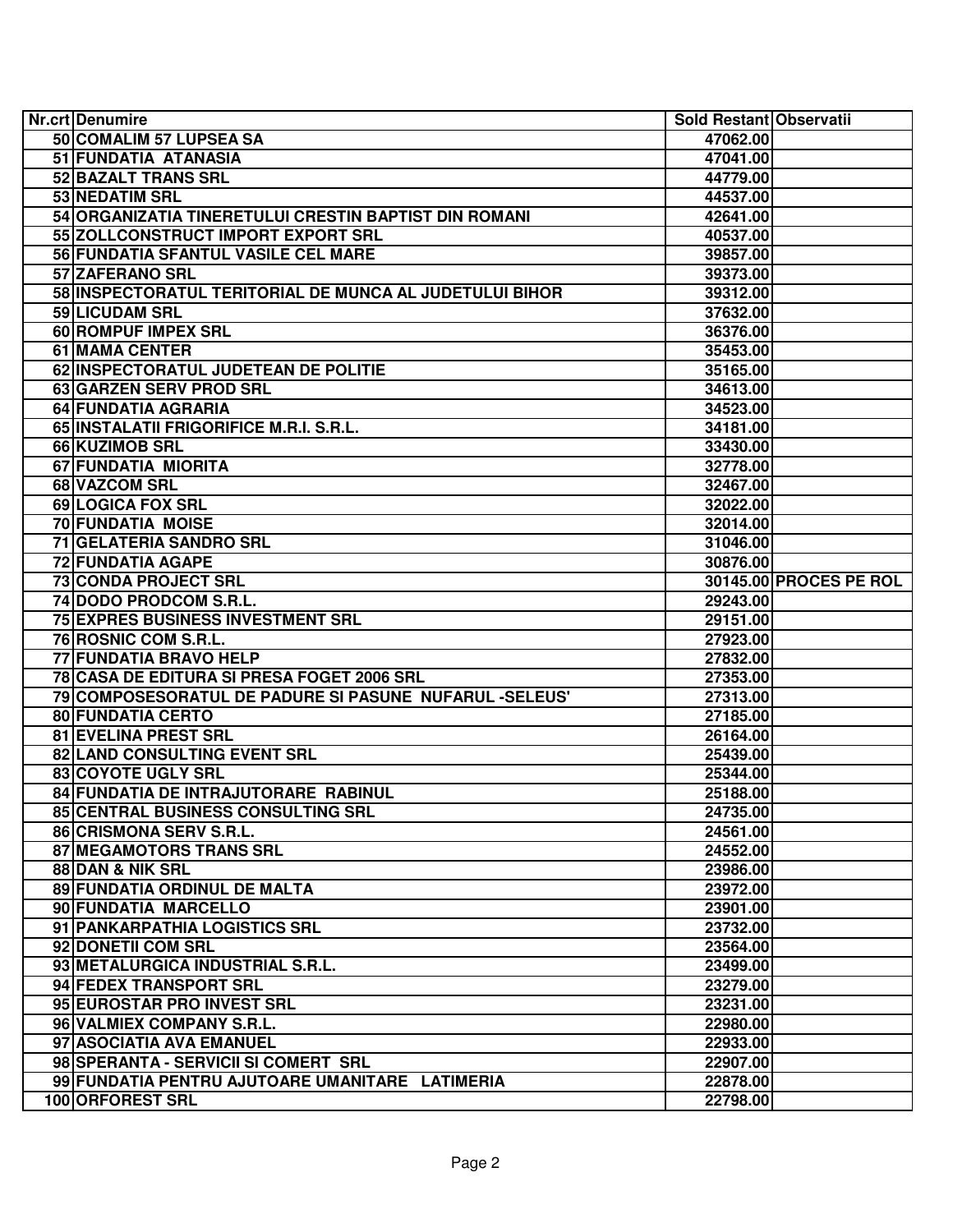| Nr.crt Denumire                                                  | Sold Restant Observatii |  |
|------------------------------------------------------------------|-------------------------|--|
| 101 BELA INDEX TRANS S.R.L.                                      | 22646.00                |  |
| <b>102 BEE FEE CONSULTING SRL</b>                                | 22413.00                |  |
| 103 SATTECH SRL                                                  | 22171.00                |  |
| 104 SOVECO ROMANIA SRL                                           | 22106.00                |  |
| 105 DIRECTIA RADIO TV CLUJ CF: 10881986 CORELAT CU ROL: 25027965 | 21556.00                |  |
| 106 INVEST SUNRISE COM S.R.L.                                    | 21465.00                |  |
| 107 CLELIA DUE PROD SRL                                          | 21290.00                |  |
| 108 VELOCOMTEC SRL                                               | 20987.00                |  |
| 109 GORDAN & BODEAN S.R.L.                                       | 20638.00                |  |
| 110 DANDAPHNE TRANS S.R.L.                                       | 20359.00                |  |
| 111 LEVI IMPEX SRL                                               | 20233.00                |  |
| 112 FUNDATIA PELLE                                               | 20006.00                |  |
| 113 FUNDATIA MARIA HILFE                                         | 19536.00                |  |
| 114 BYA & GYA SRL                                                | 19531.00                |  |
| 115 FUNDATIA DE INTRAJUTORARE PRO - HELP                         | 19439.00                |  |
| 116 TEHNOCLIMA GENERAL CONTRACTOR S.R.L.                         | 18900.00                |  |
| 117 PAND-COM-IMPEX SRL                                           | 18563.00                |  |
| 118 EURO LOAD INTERNATIONAL SRL                                  | 18474.00                |  |
| 119 GENCO CARWASH SRL                                            | 18459.00                |  |
| 120 MILLSTAR PROD S.R.L.                                         | 18274.00                |  |
| 121 RESTAURANT LA GALLERIA S.R.L.                                | 18173.00                |  |
| <b>122 OTTO FARM SRL</b>                                         | 17855.00                |  |
| <b>123 FUNDATIA UNIVERSITARIA</b>                                | 17700.00                |  |
| <b>124 FUNDATIA NON PROFIT PRO HOMO BONUS</b>                    | 17589.00                |  |
| <b>125 WORLD ACTIV COMPANY SRL</b>                               | 17524.00                |  |
| 126 SALOMGEO THERM IMPEX S.R.L.                                  | 17428.00                |  |
| <b>127 FUNDATIA CONEXIUNI</b>                                    | 17293.00                |  |
| <b>128 FUNDATIA TARGET</b>                                       | 17227.00                |  |
| 129 TECHNO BUILD SRL                                             | 17153.00                |  |
| <b>130 FUNDATIA TIMOTEI</b>                                      | 16939.00                |  |
| <b>131 FUNDATIA SFANTA MARIA</b>                                 | 16816.00                |  |
| 132 FUNDATIA DAHL                                                | 16804.00                |  |
| 133 FABRIZIO SRL                                                 |                         |  |
| 134 GINOBRI TRANSCOM SRL                                         | 16761.00<br>16692.00    |  |
| <b>135 SAPPE MARKETING SRL</b>                                   | 16665.00                |  |
| 136 ELEMENT SRL                                                  |                         |  |
|                                                                  | 16559.00                |  |
| <b>137 SPIRALEXA SRL</b>                                         | 16132.00                |  |
| <b>138 CALICOR GROUP SRL</b><br><b>139 FUNDATIA AUMAR</b>        | 16087.00                |  |
|                                                                  | 15977.00                |  |
| <b>140 TABAC TRANSILVANIA SRL</b>                                | 15934.00                |  |
| <b>141 ANABOND SRL</b>                                           | 15816.00                |  |
| <b>142 PLISFOR SRL</b>                                           | 15800.00                |  |
| <b>143 PROSTAR CRISTAL SRL</b>                                   | 15633.00                |  |
| 144 ROXANAFLOR SRL                                               | 15633.00                |  |
| <b>145 FUNDATIA CULTURALA PHOENIX</b>                            | 15420.00                |  |
| <b>146 FUNDATIA APOCALIPTUS</b>                                  | 15340.00                |  |
| <b>147 M.E. INTERNATIONAL BUSINESS SRL</b>                       | 15229.00                |  |
| INSPECTORATUL DE STAT IN CONSTRUCTII BUC.-INSPECT. TERITORIAL    |                         |  |
| <b>148 NORD-VEST ORADEA</b>                                      | 15095.00                |  |
| <b>149 YASSISS WORLD SRL</b>                                     | 14983.00                |  |
| 150 IRSIM COM SRL                                                | 14973.00                |  |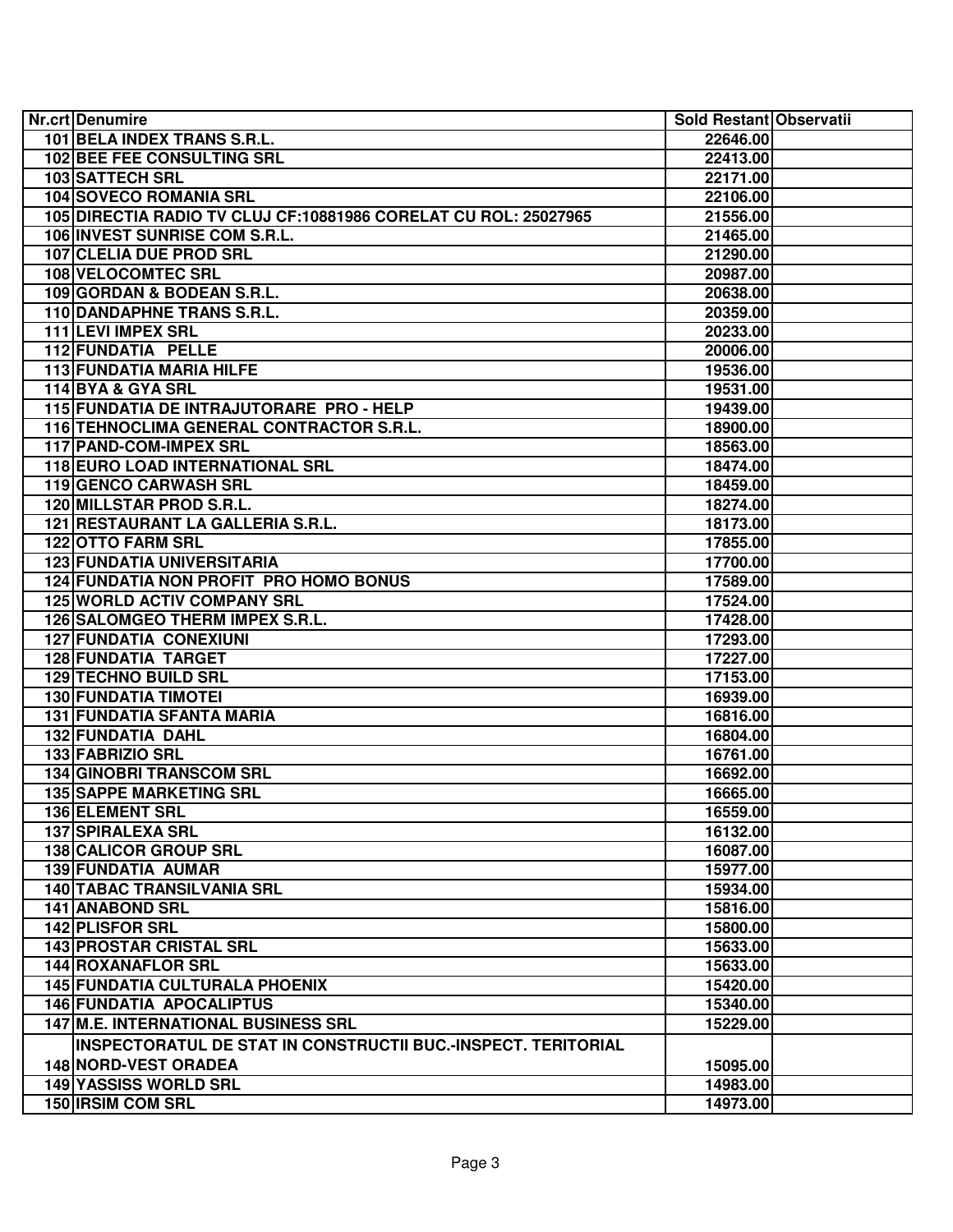| Nr.crt Denumire                                         | Sold Restant Observatii |  |
|---------------------------------------------------------|-------------------------|--|
| <b>151 ITALIAN TRADING S.R.L.</b>                       | 14959.00                |  |
| 152 PORTAN I. CALIN CAB. AVOC.                          | 14950.00                |  |
| 153 PROIECT GEO 2003 SRL                                | 14780.00                |  |
| 154 VALSPUM SRL                                         | 14772.00                |  |
| 155 SAN - TEAM ROMANIA S.R.L.                           | 14681.00                |  |
| <b>156 EDITURA AQUILA LOGISTIC SRL</b>                  | 14443.00                |  |
| 157 FLONEL SERVICE S.R.L.                               | 14236.00                |  |
| <b>158 PROFICOM SRL</b>                                 | 14219.00                |  |
| 159 DI GRANDA COM SRL                                   | 14141.00                |  |
| <b>160 ZIMRA S.R.L.</b>                                 | 14024.00                |  |
| 161 VEST TRUCKRO SRL                                    | 13971.00                |  |
| <b>162 KUN TRUCK SRL</b>                                | 13948.00                |  |
| 163 TOMI OIL SRL                                        | 13704.00                |  |
| <b>164 TEMATIC CABLE SRL</b>                            | 13392.00                |  |
| <b>165 SIBROM SERV SRL</b>                              | 13373.00                |  |
| <b>166 INTENSIV OIL GROUP SRL</b>                       | 13325.00                |  |
| <b>167 FUNDATIA IULIAN HUMANITAS</b>                    | 13262.00                |  |
| <b>168 DOE PREST SRL</b>                                | 13145.00                |  |
| <b>169 ZOLFRAN TRADE SRL</b>                            | 13049.00                |  |
| 170 GDZ LOGISTIC SRL                                    | 13016.00                |  |
| <b>171 CONTEHNO SRL</b>                                 | 12969.00                |  |
| <b>172 LIMAR PREST SRL</b>                              | 12851.00                |  |
| <b>173 PLASTIKAROM SRL</b>                              | 12781.00                |  |
| 174 AYMAN SRL                                           | 12698.00                |  |
| <b>175 MAKEART SRL</b>                                  | 12698.00                |  |
| <b>176 VEXA SHOES INTERNATIONAL SRL</b>                 | 12639.00                |  |
| 177 VIKING SRL                                          | 12566.00                |  |
| <b>178 FOR UNITED ENERGIE SRL</b>                       | 12553.00                |  |
| 179 MOLDOTRANS INTERNATIONAL S.R.L.                     | 12504.00                |  |
| <b>180 AKTAA COMPANY IMPEX SRL</b>                      | 12360.00                |  |
| 181 ADMINSTRATIA NATIONALA "APELE ROMANE'-A.B.A CRISURI | 12257.00                |  |
| 182 TAR & TAR BROKER DE ASIGURARE S.R.L.                | 12243.00                |  |
| <b>183 DORIRINA CONT SRL</b>                            | 12013.00                |  |
| <b>184 TERASTON INVEST SRL</b>                          | 11983.00                |  |
| <b>185 ASOCIATIA DAVID CENTER</b>                       | 11950.00                |  |
| <b>186 LODIANA INVEST SRL</b>                           | 11924.00                |  |
| <b>187 STOKKER HOTEL SRL</b>                            | 11918.00                |  |
| 188 FUNDATIA PRIETENIA ROMANO-TURCA                     | 11736.00                |  |
| <b>189 EUROGERARDO SRL</b>                              | 11713.00                |  |
| <b>190 MACABEI SERV SRL</b>                             | 11654.00                |  |
| <b>191 TIMOVLADIAN AQUA PARK SRL</b>                    | 11500.00                |  |
| 192 ASTORMUELLER S.R.L.                                 | 11316.00                |  |
| 193 RONCRIS SRL                                         | 11191.00                |  |
| 194 MEZERET SRL                                         | 11172.00                |  |
| <b>195 PARCUL AMINTIRILOR SRL</b>                       | 11170.00                |  |
| 196 MUREDIA S.R.L.                                      | 11089.00                |  |
| <b>197 FORMENTERA SRL</b>                               | 10954.00                |  |
| <b>198 AMANITA PROIECT SRL</b>                          | 10920.00                |  |
| 199 GEO & LENY TRANS SRL                                | 10864.00                |  |
| <b>200 LAGALION SRL</b>                                 | 10864.00                |  |
| 201 UNITED EVASION SRL                                  | 10838.00                |  |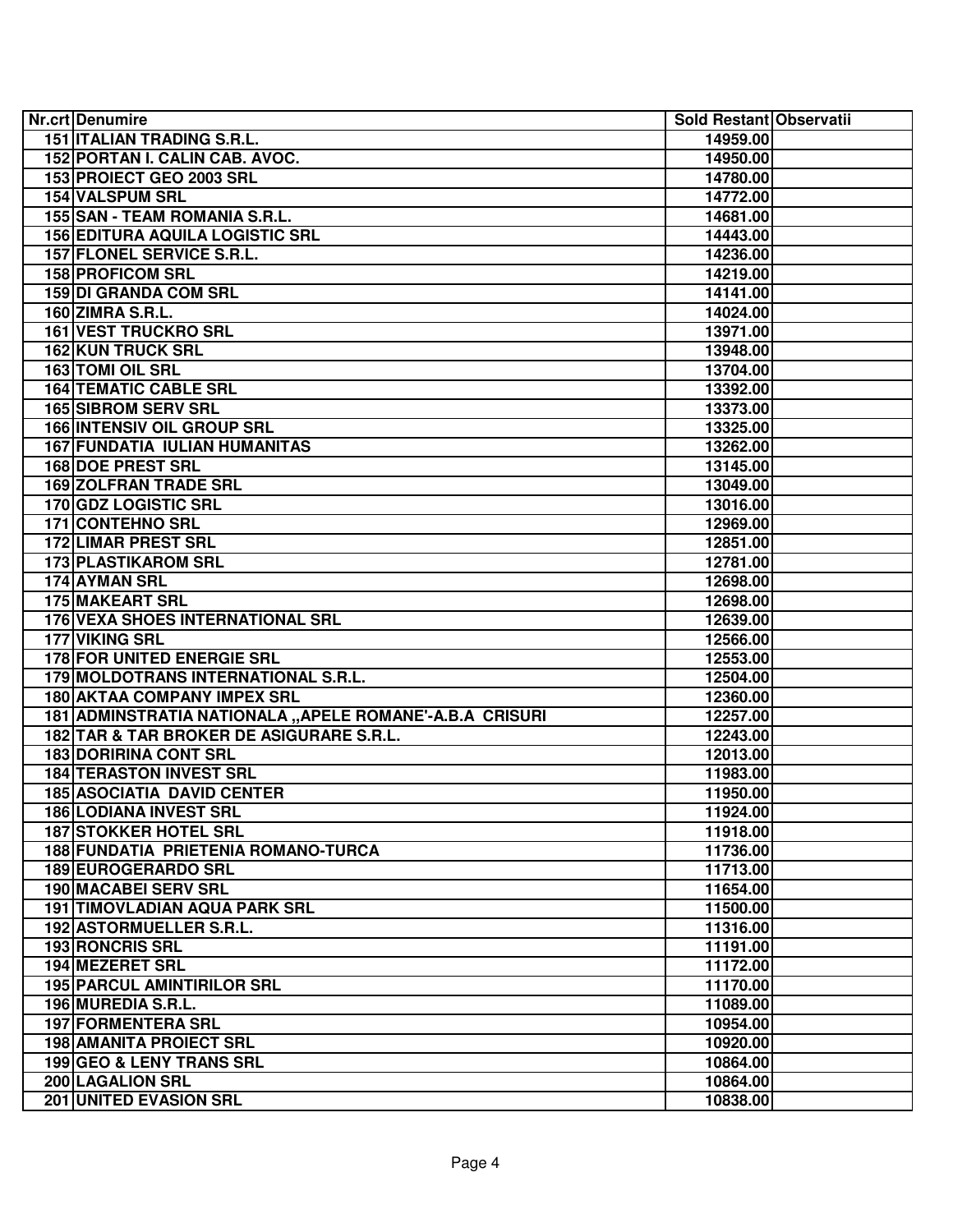| Nr.crt Denumire                                     | Sold Restant Observatii |  |
|-----------------------------------------------------|-------------------------|--|
| 202 IARA VET COM SRL                                | 10742.92                |  |
| <b>203 FRATELLI PINTO SRL</b>                       | 10709.00                |  |
| 204 FUNDATIA STUDENTILOR ECOLOGI SILVA              | 10658.00                |  |
| 205 FUNDATIA SPERANTA VESNICA                       | 10576.00                |  |
| 206 ASOCIATIA EL SADAI                              | 10498.00                |  |
| 207 GINGER DRINKS SRL                               | 10401.00                |  |
| 208 PANTOS TOURS SRL                                | 10258.00                |  |
| 209 REPUBLIC CAFE SRL                               | 10197.00                |  |
| 210 ASOCIATIA CULTURALA CANTATA MELODICA - SUCURSAL | 10149.00                |  |
| 211 ECOLOGIC CONSTRUCT SRL                          | 10073.00                |  |
| 212 GOLDEN REZIDENT SRL                             | 10029.00                |  |
| 213 RADANIA SRL                                     | 9950.00                 |  |
| 214 FUNDATIA SFANTUL GHEORGHE BIRUITORUL            | 9799.00                 |  |
| 215 HALINOTRANS SRL                                 | 9780.00                 |  |
| 216 FASTLINK SRL                                    | 9737.00                 |  |
| 217 DIESEL IMPEX SRL                                | 9697.00                 |  |
| 218 DORYCOR TOURS S.R.L.                            | 9641.00                 |  |
| 219 COMPANIA DE SERVICII FINANCIARE MODRU SRL       | 9610.00                 |  |
| 220 FGM SOLAR SRL                                   | 9583.00                 |  |
| 221 FUNDATIA UMANITARA MEDUZA                       | 9568.00                 |  |
| 222 RUNNER COM S.R.L.                               | 9528.00                 |  |
| 223 SAGILE COM S.R.L.                               | 9528.00                 |  |
| <b>224 CENTRUL MEDICAL ASKLEPIOS SRL</b>            | 9490.00                 |  |
| 225 COMPPIL S.A.                                    | 9489.00                 |  |
| 226 5 X 5 FOTBAL SRL                                | 9326.00                 |  |
| 227 ALCAHIM SRL                                     | 9249.00                 |  |
| 228 KISS CAFFE SRL                                  | 9249.00                 |  |
| 229 LORIAN TRADE S.R.L.                             | 9249.00                 |  |
| 230 FUNDATIA COPIII FAGADUINTEI                     | 9244.00                 |  |
| 231 BIEFE CASA SRL                                  | 9195.00                 |  |
| 232 GIUSEPPE IMOBILIARE SRL                         | 9106.00                 |  |
| 233 FUNDATIA DE INTRAJUTORARE CARPATICA             | 9052.00                 |  |
| 234 SME ORADEA SA                                   | 9052.00                 |  |
| 235 LUSEL PROD SRL                                  | 9018.00                 |  |
| 236 BIATOD SRL                                      | 8987.00                 |  |
| 237 FUNDATIA TEODORA CARITY                         | 8889.00                 |  |
| 238 CORASON SRL                                     | 8878.00                 |  |
| 239 MEDAVID SRL                                     | 8851.00                 |  |
| 240 FLORINGEN IMPEX SRL                             | 8753.00                 |  |
| 241 MIFLO STYLE SRL                                 | 8743.00                 |  |
| 242 ASOCIATIA CENTRUL DE STUDII CRESTINE            | 8706.00                 |  |
| 243 FUNDATIA RALUCA                                 | 8575.00                 |  |
| 244 SEHO PROD SRL                                   | 8561.00                 |  |
| 245 CONFREP S.R.L.                                  | 8559.00                 |  |
| 246 LOGONOVO SRL                                    | 8454.00                 |  |
| 247 MARINADI SERVCOM SRL                            | 8436.00                 |  |
| 248 CASIMO CLUB SRL                                 | 8429.00                 |  |
| 249 CASA AMBIENT SRL                                | 8376.00                 |  |
| <b>250 NYMPHEA INVEST SRL</b>                       | 8348.00                 |  |
| 251 ANCILIA SRL                                     | 8336.00                 |  |
| 252 FAGIANCA SRL                                    | 8311.00                 |  |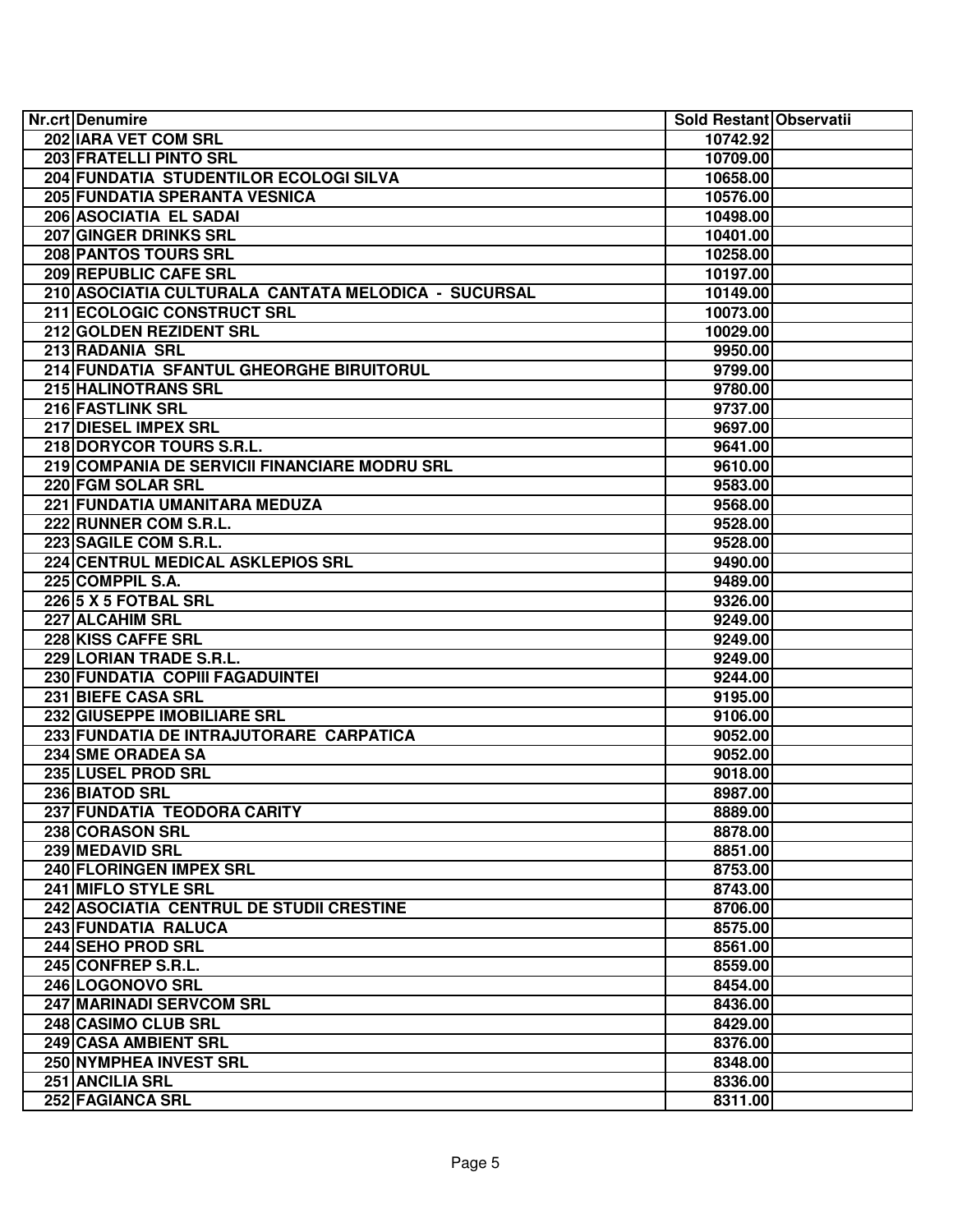| Nr.crt Denumire                                     | Sold Restant Observatii |
|-----------------------------------------------------|-------------------------|
| <b>253 INTERROSI SRL</b>                            | 8302.00                 |
| <b>254 CAFE AFRIKA SRL</b>                          | 8284.00                 |
| 255 MARCVAL SRL                                     | 8273.00                 |
| 256 LOC VECHI SRL                                   | 8253.00                 |
| 257 ASOCIATIA CARITATIVA ROMANO-ENGLEZA MEDICAID    | 8200.00                 |
| 258 FUNDATIA LUKANCA                                | 8177.00                 |
| 259 EGBERT AGRISERVICES SRL                         | 8076.00                 |
| 260 ADJARA COM SRL                                  | 7918.00                 |
| <b>261 BENE INTERNATIONAL SRL</b>                   | 7867.00                 |
| 262 MONTANA PLAY S.R.L.                             | 7815.00                 |
| 263 RAPID COM SRL                                   | 7781.00                 |
| 264 MERMA EXIM S.R.L.                               | 7774.00                 |
| 265 TOPSPORT DEMIAN SRL                             | 7758.00                 |
| 266 JOLINE INVEST SRL                               | 7752.00                 |
| 267 METAL CONSTRUCT SRL                             | 7749.00                 |
| 268 LUC-TAV PRODCOMSERV S.R.L.                      | 7740.00                 |
| 269 FLORINEL PROD                                   | 7623.00                 |
| 270 DANIS CONFEXIM SRL                              | 7593.00                 |
| 271 CONTIMEX SA                                     | 7583.00                 |
| 272 CONSOLAMAR SRL                                  | 7553.00                 |
| 273 GABI & LACI SRL                                 | 7533.00                 |
| <b>274 DULCE PUGLIA SRL</b>                         | 7525.00                 |
| 275 HEMACHI SRL                                     | 7430.00                 |
| 276 NIKITA STUDIO SRL                               | 7421.00                 |
| 277 NEFTUN PROD IMPEX S.R.L.                        | 7398.00                 |
| 278 PEDRINO SRL                                     | 7373.00                 |
| 279 PUPA COM S.R.L.                                 | 7353.00                 |
| 280 BOGDINEL SRL                                    | 7347.00                 |
| 281 BENY M SERVCOM S.R.L.                           | 7330.00                 |
| 282 NELSIMONA S.R.L.                                | 7304.00                 |
| 283 SOC DE PRODUCTIE SI COMERT BOEMA S.R.L.         | 7269.00                 |
| 284 PARTIDUL NATIONAL TARANESC CRESTIN DEMOCRAT     | 7257.00                 |
| <b>285 ACONTES SRL</b>                              | 7251.00                 |
| 286 CARIMP CONSTRUCT SRL                            | 7250.00                 |
| 287 EUROPOL RECYCLING SRL                           | 7202.00                 |
| 288 EXTRAPAN S.R.L.                                 | 7144.00                 |
| 289 HIDROSIM SRL                                    | 7127.00                 |
| 290 RENTO HU SRL                                    | 7123.00                 |
| 291 BIOSTANDARD 2007 SRL                            | 7117.00                 |
| 292 CORIMAR HOTELS SRL                              | 7100.00                 |
| 293 VALTAUR TRANS SRL                               | 6987.00                 |
| 294 GIGA GAME SYSTEM SRL                            | 6960.00                 |
| 295 AMBIENT SYSTEMS SRL                             | 6902.00                 |
|                                                     |                         |
| 296 REPADY EXPRES SRL<br>297 CONTMAR SRL            | 6887.00                 |
|                                                     | 6884.00                 |
| 298 FUNDATIA ARIANNA                                | 6859.00                 |
| 299 CLEMENT NAPOLEON SRL                            | 6822.00                 |
| 300 FUNDATIA DE INTRAJUTORARE FLORIANOR             | 6816.00                 |
| <b>301 POLENA EXIM SRL</b>                          | 6773.00                 |
| 302 FUNDATIA OMENIA SOCIALA ARTA DE A FI OM FILIALA | 6725.00                 |
| <b>303 TOP INVEST SRL</b>                           | 6693.00                 |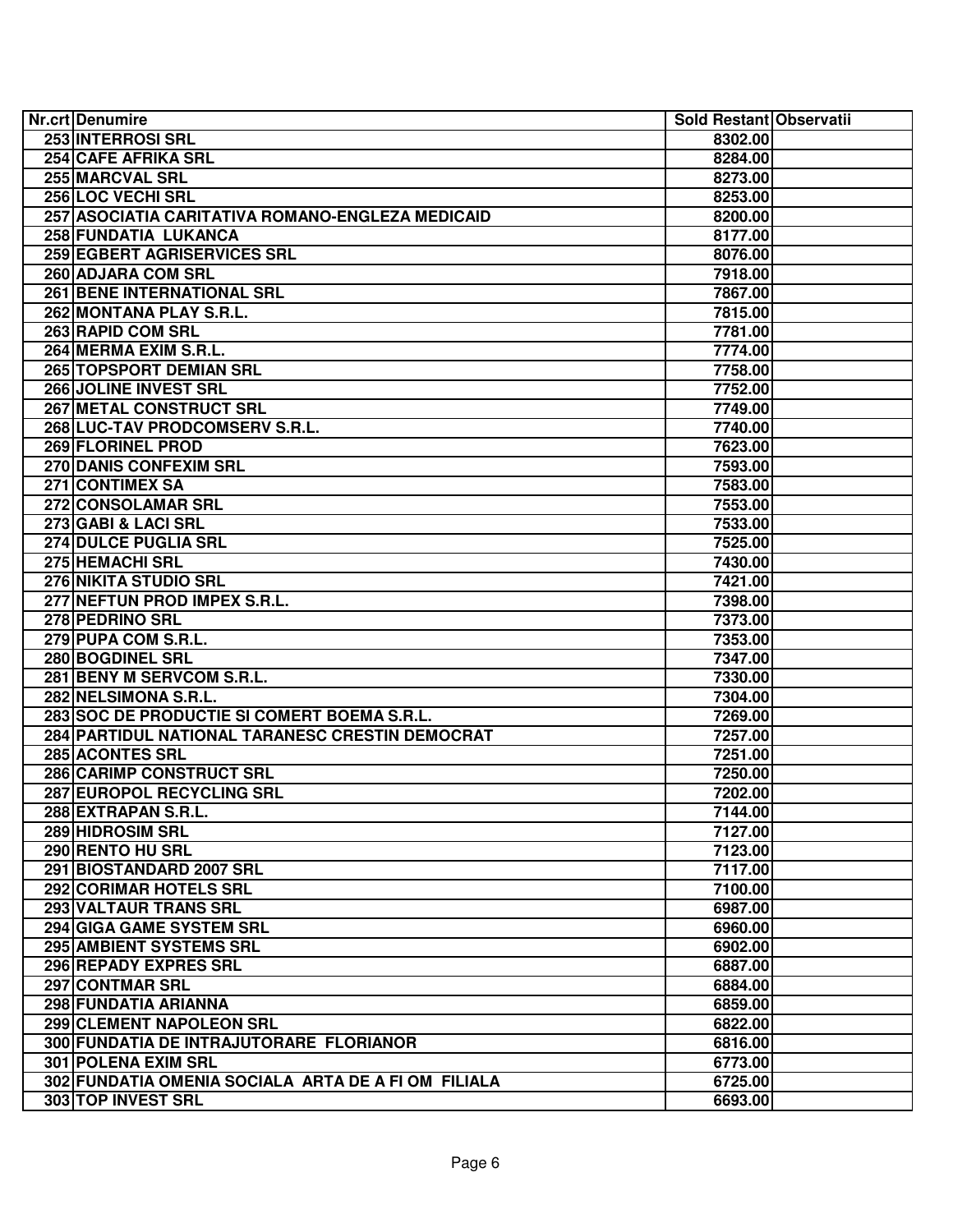| 304 LISATRANS S.R.L.<br>6629.00<br>305 PRIMATO IMPEX S.R.L.<br>6618.00<br>306 PROD.COM.DORELA SRL<br>6582.00<br>307 CRISTAL HEA S.R.L.<br>6525.00<br>308 HANKOOK GWAN SRL<br>6525.00<br>309 INTERNATIONAL PAGANELLI SRL<br>6525.00<br>310 MAYA VITAL GROUP SRL<br>6525.00<br>311 NICFLOR DISTRIBUTION GRUP SRL<br>6525.00<br>312 OPTIM TECH S.R.L.<br>6489.00<br>313 TASMANIA PROD-COM SRL<br>6485.00<br>314 HAN CARGO SRL<br>6478.00<br>315 ZEAN COM SRL<br>6476.00<br>316 LUIGY COMIMPEX SRL<br>6451.00<br>317 SINDICATUL SOFERILOR BIHOR DIN S.C. TAXI-BIHOR ORA<br>6427.00<br>318 DISTRIBUTIE CARNE PROASPATA SRL<br>6416.00<br>319 VASPO PREST SRL<br>6388.00<br>320 EUROLEMN SRL<br>6347.00<br>321 SETACO MET S.R.L.<br>6338.00<br>322 REDIS TRANS SRL<br>6250.00<br>323 MOBILAELIT STYLE DESIGN S.R.L.<br>6181.00<br>324 ANDY TRANS TOURS SERV SRL<br>6115.00<br>325 TODIANA SRL<br>6097.00<br>326 VIRTUAL VISION ADVERTISING SRL<br>6072.00<br>327 DANDELI SERV COM SRL<br>6066.00<br><b>328 SIRACUSA SRL</b><br>6060.00<br>329 ALFA TEAM SRL<br>6059.00<br>330 METAL CASA SRL<br>6052.00<br>331 LAVANDA FARM SRL<br>6041.00<br>332 N.M. ELECTRO SRL<br>6001.00<br>333 GINEC MEDICAL SRL<br>5984.00<br>334 MOTORSMITH SRL<br>5978.00<br>335 FLENSBURG SRL<br>5930.00<br>336 NEL&VICHI SRL<br>5928.00<br>337 C & G COMP. S.R.L.<br>5904.00<br>338 PRINCES STUDIO SRL<br>5895.00<br>339 DEWAELE TRANSPORT SRL<br>5893.00<br>340 CELSUS SERVICE SRL<br>5892.00<br><b>341 LIDACTIV SRL</b><br>5878.00<br>342 FUNDATIA KATHYA<br>5859.00<br>343 GASAVAN SRL<br>5854.00<br><b>344 NORDIC BLUE SRL</b><br>5848.00<br>345 BELMAR INDOOR MEDIA SRL<br>5832.00<br>346 FUNDATIA LUMINA CELESTA<br>5779.00<br>347 VIVA ANIMA SRL<br>5777.00<br>348 NOVAMBIENT SRL<br>5773.00<br>349 EDIL COLORE SRL<br>5768.00<br>350 TEHNO GLASS SRL<br>5755.00<br><b>351 MOBEXPRES SRL</b><br>5745.00<br><b>352 BR REAL FRIENDS SRL</b><br>5689.00<br><b>353 NEW TEXTIL PROJECT</b><br>5689.00<br>354 LIANDRA TRADING IFN S.R.L.<br>5666.00 | Nr.crt Denumire | Sold Restant Observatii |  |
|---------------------------------------------------------------------------------------------------------------------------------------------------------------------------------------------------------------------------------------------------------------------------------------------------------------------------------------------------------------------------------------------------------------------------------------------------------------------------------------------------------------------------------------------------------------------------------------------------------------------------------------------------------------------------------------------------------------------------------------------------------------------------------------------------------------------------------------------------------------------------------------------------------------------------------------------------------------------------------------------------------------------------------------------------------------------------------------------------------------------------------------------------------------------------------------------------------------------------------------------------------------------------------------------------------------------------------------------------------------------------------------------------------------------------------------------------------------------------------------------------------------------------------------------------------------------------------------------------------------------------------------------------------------------------------------------------------------------------------------------------------------------------------------------------------------------------------------------------------------------------------------------------------------------------------------------------------------------------------------------------------------------------|-----------------|-------------------------|--|
|                                                                                                                                                                                                                                                                                                                                                                                                                                                                                                                                                                                                                                                                                                                                                                                                                                                                                                                                                                                                                                                                                                                                                                                                                                                                                                                                                                                                                                                                                                                                                                                                                                                                                                                                                                                                                                                                                                                                                                                                                           |                 |                         |  |
|                                                                                                                                                                                                                                                                                                                                                                                                                                                                                                                                                                                                                                                                                                                                                                                                                                                                                                                                                                                                                                                                                                                                                                                                                                                                                                                                                                                                                                                                                                                                                                                                                                                                                                                                                                                                                                                                                                                                                                                                                           |                 |                         |  |
|                                                                                                                                                                                                                                                                                                                                                                                                                                                                                                                                                                                                                                                                                                                                                                                                                                                                                                                                                                                                                                                                                                                                                                                                                                                                                                                                                                                                                                                                                                                                                                                                                                                                                                                                                                                                                                                                                                                                                                                                                           |                 |                         |  |
|                                                                                                                                                                                                                                                                                                                                                                                                                                                                                                                                                                                                                                                                                                                                                                                                                                                                                                                                                                                                                                                                                                                                                                                                                                                                                                                                                                                                                                                                                                                                                                                                                                                                                                                                                                                                                                                                                                                                                                                                                           |                 |                         |  |
|                                                                                                                                                                                                                                                                                                                                                                                                                                                                                                                                                                                                                                                                                                                                                                                                                                                                                                                                                                                                                                                                                                                                                                                                                                                                                                                                                                                                                                                                                                                                                                                                                                                                                                                                                                                                                                                                                                                                                                                                                           |                 |                         |  |
|                                                                                                                                                                                                                                                                                                                                                                                                                                                                                                                                                                                                                                                                                                                                                                                                                                                                                                                                                                                                                                                                                                                                                                                                                                                                                                                                                                                                                                                                                                                                                                                                                                                                                                                                                                                                                                                                                                                                                                                                                           |                 |                         |  |
|                                                                                                                                                                                                                                                                                                                                                                                                                                                                                                                                                                                                                                                                                                                                                                                                                                                                                                                                                                                                                                                                                                                                                                                                                                                                                                                                                                                                                                                                                                                                                                                                                                                                                                                                                                                                                                                                                                                                                                                                                           |                 |                         |  |
|                                                                                                                                                                                                                                                                                                                                                                                                                                                                                                                                                                                                                                                                                                                                                                                                                                                                                                                                                                                                                                                                                                                                                                                                                                                                                                                                                                                                                                                                                                                                                                                                                                                                                                                                                                                                                                                                                                                                                                                                                           |                 |                         |  |
|                                                                                                                                                                                                                                                                                                                                                                                                                                                                                                                                                                                                                                                                                                                                                                                                                                                                                                                                                                                                                                                                                                                                                                                                                                                                                                                                                                                                                                                                                                                                                                                                                                                                                                                                                                                                                                                                                                                                                                                                                           |                 |                         |  |
|                                                                                                                                                                                                                                                                                                                                                                                                                                                                                                                                                                                                                                                                                                                                                                                                                                                                                                                                                                                                                                                                                                                                                                                                                                                                                                                                                                                                                                                                                                                                                                                                                                                                                                                                                                                                                                                                                                                                                                                                                           |                 |                         |  |
|                                                                                                                                                                                                                                                                                                                                                                                                                                                                                                                                                                                                                                                                                                                                                                                                                                                                                                                                                                                                                                                                                                                                                                                                                                                                                                                                                                                                                                                                                                                                                                                                                                                                                                                                                                                                                                                                                                                                                                                                                           |                 |                         |  |
|                                                                                                                                                                                                                                                                                                                                                                                                                                                                                                                                                                                                                                                                                                                                                                                                                                                                                                                                                                                                                                                                                                                                                                                                                                                                                                                                                                                                                                                                                                                                                                                                                                                                                                                                                                                                                                                                                                                                                                                                                           |                 |                         |  |
|                                                                                                                                                                                                                                                                                                                                                                                                                                                                                                                                                                                                                                                                                                                                                                                                                                                                                                                                                                                                                                                                                                                                                                                                                                                                                                                                                                                                                                                                                                                                                                                                                                                                                                                                                                                                                                                                                                                                                                                                                           |                 |                         |  |
|                                                                                                                                                                                                                                                                                                                                                                                                                                                                                                                                                                                                                                                                                                                                                                                                                                                                                                                                                                                                                                                                                                                                                                                                                                                                                                                                                                                                                                                                                                                                                                                                                                                                                                                                                                                                                                                                                                                                                                                                                           |                 |                         |  |
|                                                                                                                                                                                                                                                                                                                                                                                                                                                                                                                                                                                                                                                                                                                                                                                                                                                                                                                                                                                                                                                                                                                                                                                                                                                                                                                                                                                                                                                                                                                                                                                                                                                                                                                                                                                                                                                                                                                                                                                                                           |                 |                         |  |
|                                                                                                                                                                                                                                                                                                                                                                                                                                                                                                                                                                                                                                                                                                                                                                                                                                                                                                                                                                                                                                                                                                                                                                                                                                                                                                                                                                                                                                                                                                                                                                                                                                                                                                                                                                                                                                                                                                                                                                                                                           |                 |                         |  |
|                                                                                                                                                                                                                                                                                                                                                                                                                                                                                                                                                                                                                                                                                                                                                                                                                                                                                                                                                                                                                                                                                                                                                                                                                                                                                                                                                                                                                                                                                                                                                                                                                                                                                                                                                                                                                                                                                                                                                                                                                           |                 |                         |  |
|                                                                                                                                                                                                                                                                                                                                                                                                                                                                                                                                                                                                                                                                                                                                                                                                                                                                                                                                                                                                                                                                                                                                                                                                                                                                                                                                                                                                                                                                                                                                                                                                                                                                                                                                                                                                                                                                                                                                                                                                                           |                 |                         |  |
|                                                                                                                                                                                                                                                                                                                                                                                                                                                                                                                                                                                                                                                                                                                                                                                                                                                                                                                                                                                                                                                                                                                                                                                                                                                                                                                                                                                                                                                                                                                                                                                                                                                                                                                                                                                                                                                                                                                                                                                                                           |                 |                         |  |
|                                                                                                                                                                                                                                                                                                                                                                                                                                                                                                                                                                                                                                                                                                                                                                                                                                                                                                                                                                                                                                                                                                                                                                                                                                                                                                                                                                                                                                                                                                                                                                                                                                                                                                                                                                                                                                                                                                                                                                                                                           |                 |                         |  |
|                                                                                                                                                                                                                                                                                                                                                                                                                                                                                                                                                                                                                                                                                                                                                                                                                                                                                                                                                                                                                                                                                                                                                                                                                                                                                                                                                                                                                                                                                                                                                                                                                                                                                                                                                                                                                                                                                                                                                                                                                           |                 |                         |  |
|                                                                                                                                                                                                                                                                                                                                                                                                                                                                                                                                                                                                                                                                                                                                                                                                                                                                                                                                                                                                                                                                                                                                                                                                                                                                                                                                                                                                                                                                                                                                                                                                                                                                                                                                                                                                                                                                                                                                                                                                                           |                 |                         |  |
|                                                                                                                                                                                                                                                                                                                                                                                                                                                                                                                                                                                                                                                                                                                                                                                                                                                                                                                                                                                                                                                                                                                                                                                                                                                                                                                                                                                                                                                                                                                                                                                                                                                                                                                                                                                                                                                                                                                                                                                                                           |                 |                         |  |
|                                                                                                                                                                                                                                                                                                                                                                                                                                                                                                                                                                                                                                                                                                                                                                                                                                                                                                                                                                                                                                                                                                                                                                                                                                                                                                                                                                                                                                                                                                                                                                                                                                                                                                                                                                                                                                                                                                                                                                                                                           |                 |                         |  |
|                                                                                                                                                                                                                                                                                                                                                                                                                                                                                                                                                                                                                                                                                                                                                                                                                                                                                                                                                                                                                                                                                                                                                                                                                                                                                                                                                                                                                                                                                                                                                                                                                                                                                                                                                                                                                                                                                                                                                                                                                           |                 |                         |  |
|                                                                                                                                                                                                                                                                                                                                                                                                                                                                                                                                                                                                                                                                                                                                                                                                                                                                                                                                                                                                                                                                                                                                                                                                                                                                                                                                                                                                                                                                                                                                                                                                                                                                                                                                                                                                                                                                                                                                                                                                                           |                 |                         |  |
|                                                                                                                                                                                                                                                                                                                                                                                                                                                                                                                                                                                                                                                                                                                                                                                                                                                                                                                                                                                                                                                                                                                                                                                                                                                                                                                                                                                                                                                                                                                                                                                                                                                                                                                                                                                                                                                                                                                                                                                                                           |                 |                         |  |
|                                                                                                                                                                                                                                                                                                                                                                                                                                                                                                                                                                                                                                                                                                                                                                                                                                                                                                                                                                                                                                                                                                                                                                                                                                                                                                                                                                                                                                                                                                                                                                                                                                                                                                                                                                                                                                                                                                                                                                                                                           |                 |                         |  |
|                                                                                                                                                                                                                                                                                                                                                                                                                                                                                                                                                                                                                                                                                                                                                                                                                                                                                                                                                                                                                                                                                                                                                                                                                                                                                                                                                                                                                                                                                                                                                                                                                                                                                                                                                                                                                                                                                                                                                                                                                           |                 |                         |  |
|                                                                                                                                                                                                                                                                                                                                                                                                                                                                                                                                                                                                                                                                                                                                                                                                                                                                                                                                                                                                                                                                                                                                                                                                                                                                                                                                                                                                                                                                                                                                                                                                                                                                                                                                                                                                                                                                                                                                                                                                                           |                 |                         |  |
|                                                                                                                                                                                                                                                                                                                                                                                                                                                                                                                                                                                                                                                                                                                                                                                                                                                                                                                                                                                                                                                                                                                                                                                                                                                                                                                                                                                                                                                                                                                                                                                                                                                                                                                                                                                                                                                                                                                                                                                                                           |                 |                         |  |
|                                                                                                                                                                                                                                                                                                                                                                                                                                                                                                                                                                                                                                                                                                                                                                                                                                                                                                                                                                                                                                                                                                                                                                                                                                                                                                                                                                                                                                                                                                                                                                                                                                                                                                                                                                                                                                                                                                                                                                                                                           |                 |                         |  |
|                                                                                                                                                                                                                                                                                                                                                                                                                                                                                                                                                                                                                                                                                                                                                                                                                                                                                                                                                                                                                                                                                                                                                                                                                                                                                                                                                                                                                                                                                                                                                                                                                                                                                                                                                                                                                                                                                                                                                                                                                           |                 |                         |  |
|                                                                                                                                                                                                                                                                                                                                                                                                                                                                                                                                                                                                                                                                                                                                                                                                                                                                                                                                                                                                                                                                                                                                                                                                                                                                                                                                                                                                                                                                                                                                                                                                                                                                                                                                                                                                                                                                                                                                                                                                                           |                 |                         |  |
|                                                                                                                                                                                                                                                                                                                                                                                                                                                                                                                                                                                                                                                                                                                                                                                                                                                                                                                                                                                                                                                                                                                                                                                                                                                                                                                                                                                                                                                                                                                                                                                                                                                                                                                                                                                                                                                                                                                                                                                                                           |                 |                         |  |
|                                                                                                                                                                                                                                                                                                                                                                                                                                                                                                                                                                                                                                                                                                                                                                                                                                                                                                                                                                                                                                                                                                                                                                                                                                                                                                                                                                                                                                                                                                                                                                                                                                                                                                                                                                                                                                                                                                                                                                                                                           |                 |                         |  |
|                                                                                                                                                                                                                                                                                                                                                                                                                                                                                                                                                                                                                                                                                                                                                                                                                                                                                                                                                                                                                                                                                                                                                                                                                                                                                                                                                                                                                                                                                                                                                                                                                                                                                                                                                                                                                                                                                                                                                                                                                           |                 |                         |  |
|                                                                                                                                                                                                                                                                                                                                                                                                                                                                                                                                                                                                                                                                                                                                                                                                                                                                                                                                                                                                                                                                                                                                                                                                                                                                                                                                                                                                                                                                                                                                                                                                                                                                                                                                                                                                                                                                                                                                                                                                                           |                 |                         |  |
|                                                                                                                                                                                                                                                                                                                                                                                                                                                                                                                                                                                                                                                                                                                                                                                                                                                                                                                                                                                                                                                                                                                                                                                                                                                                                                                                                                                                                                                                                                                                                                                                                                                                                                                                                                                                                                                                                                                                                                                                                           |                 |                         |  |
|                                                                                                                                                                                                                                                                                                                                                                                                                                                                                                                                                                                                                                                                                                                                                                                                                                                                                                                                                                                                                                                                                                                                                                                                                                                                                                                                                                                                                                                                                                                                                                                                                                                                                                                                                                                                                                                                                                                                                                                                                           |                 |                         |  |
|                                                                                                                                                                                                                                                                                                                                                                                                                                                                                                                                                                                                                                                                                                                                                                                                                                                                                                                                                                                                                                                                                                                                                                                                                                                                                                                                                                                                                                                                                                                                                                                                                                                                                                                                                                                                                                                                                                                                                                                                                           |                 |                         |  |
|                                                                                                                                                                                                                                                                                                                                                                                                                                                                                                                                                                                                                                                                                                                                                                                                                                                                                                                                                                                                                                                                                                                                                                                                                                                                                                                                                                                                                                                                                                                                                                                                                                                                                                                                                                                                                                                                                                                                                                                                                           |                 |                         |  |
|                                                                                                                                                                                                                                                                                                                                                                                                                                                                                                                                                                                                                                                                                                                                                                                                                                                                                                                                                                                                                                                                                                                                                                                                                                                                                                                                                                                                                                                                                                                                                                                                                                                                                                                                                                                                                                                                                                                                                                                                                           |                 |                         |  |
|                                                                                                                                                                                                                                                                                                                                                                                                                                                                                                                                                                                                                                                                                                                                                                                                                                                                                                                                                                                                                                                                                                                                                                                                                                                                                                                                                                                                                                                                                                                                                                                                                                                                                                                                                                                                                                                                                                                                                                                                                           |                 |                         |  |
|                                                                                                                                                                                                                                                                                                                                                                                                                                                                                                                                                                                                                                                                                                                                                                                                                                                                                                                                                                                                                                                                                                                                                                                                                                                                                                                                                                                                                                                                                                                                                                                                                                                                                                                                                                                                                                                                                                                                                                                                                           |                 |                         |  |
|                                                                                                                                                                                                                                                                                                                                                                                                                                                                                                                                                                                                                                                                                                                                                                                                                                                                                                                                                                                                                                                                                                                                                                                                                                                                                                                                                                                                                                                                                                                                                                                                                                                                                                                                                                                                                                                                                                                                                                                                                           |                 |                         |  |
|                                                                                                                                                                                                                                                                                                                                                                                                                                                                                                                                                                                                                                                                                                                                                                                                                                                                                                                                                                                                                                                                                                                                                                                                                                                                                                                                                                                                                                                                                                                                                                                                                                                                                                                                                                                                                                                                                                                                                                                                                           |                 |                         |  |
|                                                                                                                                                                                                                                                                                                                                                                                                                                                                                                                                                                                                                                                                                                                                                                                                                                                                                                                                                                                                                                                                                                                                                                                                                                                                                                                                                                                                                                                                                                                                                                                                                                                                                                                                                                                                                                                                                                                                                                                                                           |                 |                         |  |
|                                                                                                                                                                                                                                                                                                                                                                                                                                                                                                                                                                                                                                                                                                                                                                                                                                                                                                                                                                                                                                                                                                                                                                                                                                                                                                                                                                                                                                                                                                                                                                                                                                                                                                                                                                                                                                                                                                                                                                                                                           |                 |                         |  |
|                                                                                                                                                                                                                                                                                                                                                                                                                                                                                                                                                                                                                                                                                                                                                                                                                                                                                                                                                                                                                                                                                                                                                                                                                                                                                                                                                                                                                                                                                                                                                                                                                                                                                                                                                                                                                                                                                                                                                                                                                           |                 |                         |  |
|                                                                                                                                                                                                                                                                                                                                                                                                                                                                                                                                                                                                                                                                                                                                                                                                                                                                                                                                                                                                                                                                                                                                                                                                                                                                                                                                                                                                                                                                                                                                                                                                                                                                                                                                                                                                                                                                                                                                                                                                                           |                 |                         |  |